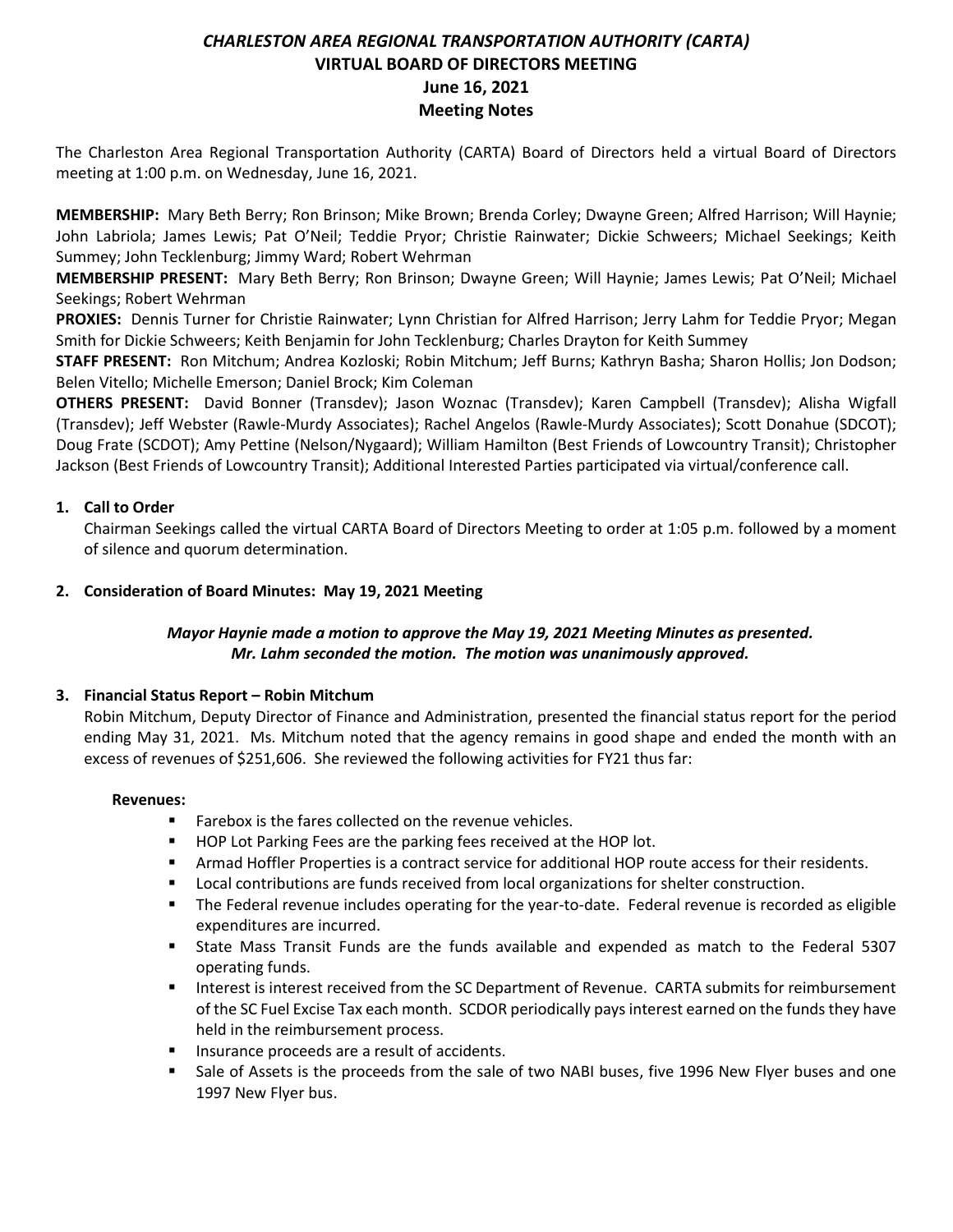#### **Expenditures:**

- Staff Salaries & Benefits include the cost of retiree insurance.
- Supplies include office and facility maintenance supplies.
- Printing includes cost of printing route maps, brochures and passes.
- Automotive costs include the maintenance on the administrative vehicles and mileage reimbursements.
- Postage is postage meter refills used to mail passes.
- Dues/Memberships is CARTA's membership with Transportation Association of South Carolina (TASC).
- **•** Office Equipment Rental includes the quarterly postage meter rental fee, the cost of the portable toilet rental for the HOP lot and the monthly battery lease for the electric buses.
- Office Equipment Maintenance (OEM) includes the FY21 portion of the Swiftly Transit Time & Insights (through 6/28/2021), the FY21 portion of the Cradlepoint NetCloud Essentials for mobile routers and Zscaler internet security renewal, in addition to other IT support.
- Rent includes the Ashley Phosphate Park & Ride lot, Dorchester Village Shopping Center Park & Ride lot through September, Leeds Avenue lot lease from SCE&G, SC Works Trident lease space and document storage.
- Communications is the cost of phone, internet and radio services at the facilities and on the buses.
- Utilities include electric and water at the SuperStop, Melnick Park & Ride, the Radio Shop at Leeds Avenue and the charging stations at Leeds Avenue.
- Custodial Services is the cost of janitorial services at the Melnick Park & Ride location and the SuperStop bus depot.
- Pilot Ride Program is customer transportation cost for same-day service through independent rideshare.
- **■** Other Professional Services include pest control services and UST inspection services.
- **EXECT** Shared Contract Services (IGA & Management) is the extensive services BCDCOG provides to CARTA.
- Money Transport is the cost of the armored guard service, Brinks, to pick up and transport cash deposits to the bank.
- **EXECUTE:** Security Services is contracted security service provided at the SuperStop by the City of North Charleston Police Department.
- **EXECT ELECT FIGUS** Electric Bus Master Plan is the project to develop the necessary planning documents to transition CARTA's diesel bus fleet to all-electric buses.
- Vehicle Maintenance is the cost to maintain the fleet.
- Facility Repair & Maintenance is the cost to maintain the SuperStop facility.
- Operating Fees & Licenses include credit card transaction fees, storm water fees, solid waste user fees and vehicle title and registration fees.
- **■** Insurance includes the cost of liability insurance provided by the Insurance Reserve Fund. This includes the FY21 portion of the 2021 renewal. The amount will increase and decrease as we add and remove items from the policy throughout the fiscal year but this is the bulk of the insurance expenditure for FY21.
- Interest is the interest accrued on the Melnick Park & Ride Loan.
- Non-Capitalized Assets include the purchase of additional driver and side shields on the buses, radio equipment, bike racks and security equipment.

# **Capital Expenditures:**

- Rolling Stock is the purchase of two Alexander Dennis Enviro 200 buses and three Proterra Electric buses.
- Bus Shelter Construction/Bench is the purchase of shelters.
- Capital includes the purchase of a fork lift and digital signage for shelters and bus stops.
- **■** ITS System is the purchase of the Syncromatics system.

Ms. Mitchum reviewed the HOP expenditures. As of May 31, 2021, total expenditures for the HOP program for FY21 is \$246,043. The Board received the Financial Status Report and HOP Expenditures Report as information.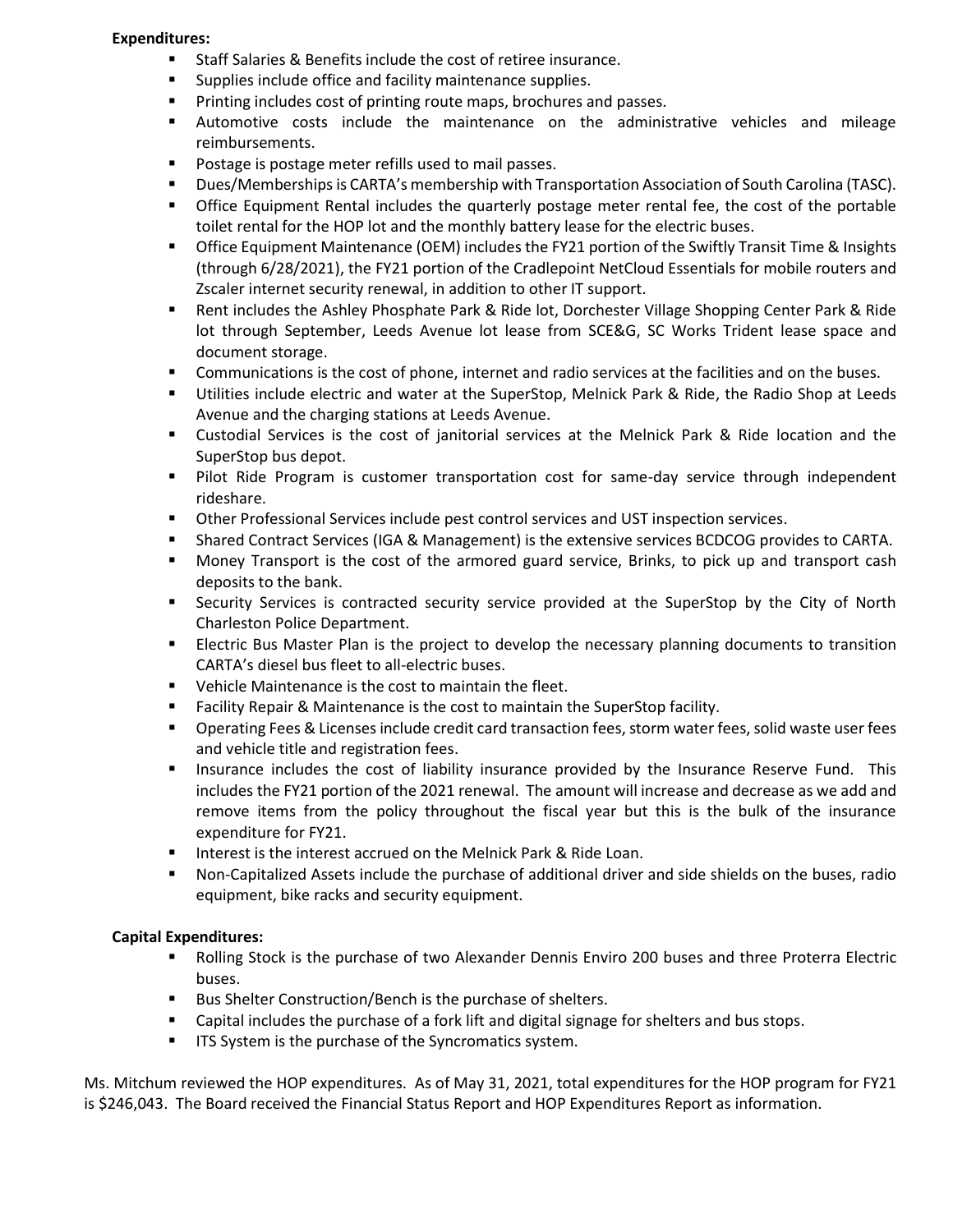## **4. Transit Design Guidelines – Presentation – Amy Pettine, Nelson/Nygaard**

Jon Dodson, Senior Transit Planner, introduced Amy Pettine with Nelson/Nygaard. Ms. Pettine delivered a presentation on the Transit and Bus Stop Design Guidelines. She stated that Bus Stop Design Guidelines will assist the region with improving all current and future CARTA and TriCounty Link bus stops. They will reflect agency, passenger and stakeholder priorities and existing regulations at federal, state and local levels. Guidelines should be flexible and reflect that bus stops differ based on level of activity, location, physical and fiscal constraints. Ms. Pettine reviewed the Guideline Expectations and discussed the stakeholder meetings and findings. She reviewed the technical work completed to-date and discussed the project timeline and next steps. The Board received the Transit Design Guidelines presentation as information.

## **5. Real-Time Location Services (Swiftly) Renewal – Request for Approval – Ron Mitchum**

Ron Mitchum, Executive Director, discussed the Real-Time Location Services (Swiftly) Contract Amendment. Mr. Mitchum noted that CARTA requests approval to amend the Swiftly, Inc. Real-Time Location Services contract for an additional year pursuant to the terms outlined in the contract. Current modules include Transitime, Live Operations, On-Time Performance, GPS Playback and Vehicle Runtime. He stated that the contract was awarded on June 29, 2017 as a one-year contract with four options to renew annually. This amendment will extend the contract from June 30, 2021 to June 28, 2022.

# *Mr. Lewis made a motion to approve the Real-Time Location Services (Swiftly) Renewal as presented. Mayor Haynie seconded the motion. The motion was unanimously approved.*

## **6. Auditing Services (Milhous) Contract Renewal – Request for Approval – Ron Mitchum**

Mr. Mitchum discussed the contract renewal for financial auditing services noting that CARTA requests approval to amend the Robert E. Milhous, CPA, PA and Associates-Financial Audit Services contract for an additional year pursuant to the renewal terms outlined in the contract. The contract was awarded as a one-year contract with four options to renew annually. Mr. Mitchum stated that this amendment will extend the contract through September 30, 2022 and that the cost for FY22 is \$15,000.

# *Mr. Brinson made a motion to approve the Auditing Services (Milhous) Contract Renewal as presented. Mr. Lewis seconded the motion. The motion was unanimously approved.*

# **7. FY22 Proposed Budget – Request for Approval – Robin Mitchum**

Ms. Mitchum presented the FY22 Proposed Budget. She reviewed, in detail, the proposed line-item changes in revenues, expenditures and capital expenditures. Ms. Mitchum explained that FY21 budget was reduced due to the pandemic. She also noted that there is a \$1.4 million increase due to the expectation of operations returning to normal. Ms. Mitchum stated that the budget will continue to be monitored to ensure revenues and expenditures remain aligned and that revisions will be recommended as necessary. Ms. Mitchum, along with Mr. Mitchum, addressed questions and comments. Chairman Seekings commended Ms. Mitchum and staff for their hard work on the budget.

## *Mayor O'Neil made a motion to approve the FY22 Proposed Budget as presented. Mr. Lewis seconded the motion. The motion was unanimously approved.*

# **8. Annual Certification of the Public Transportation Agency Safety Plan – Request for Approval – Jeff Burns** Jeff Burns, Grants and Contracts Compliance Administrator, discussed the Public Transportation Agency Safety Plan.

Mr. Burns noted that safety is a core value of CARTA, and managing safety is a core business function of the agency and that the Safety Plan is an annual Plan. CARTA is committed to developing, implementing, maintaining and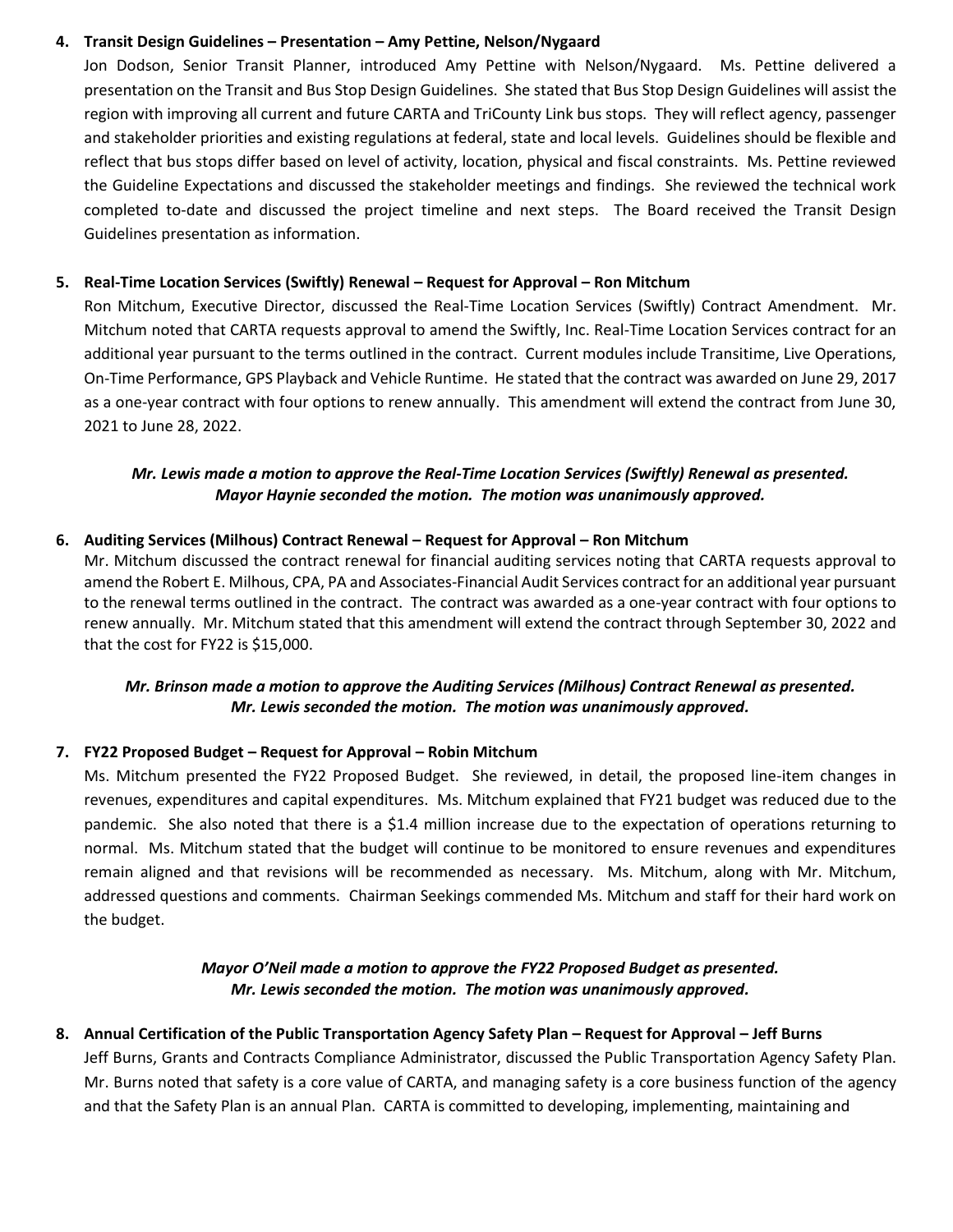continuously improving processes to ensure the safety of its customers, employees and the community. He stated that safety management as a systematic and comprehensive approach to identifying safety hazards and risks associated with transit system operations and related maintenance activities has been achieved. A Safety Management Systems (SMS) framework as an explicit element of the agency's responsibility by establishing safety policy; identifying hazards and controlling risks; goal setting, planning and measuring performance has been adopted. Mr. Burns noted that the SMS has been adopted as means by which to foster agency-wide support for transit safety by establishing a culture where management is held accountable for safety and everyone in the organization takes an active role in securing transit safety. To ensure transit safety and in order to comply with Federal Transit Administration (FTA) requirements, CARTA has developed and adopted this Public Transportation Agency Safety Plan (PTASP). He stated that this plan complies with FTA regulations established by Section 5329(d) of the Moving Ahead for Progress in the 21st Century (MAP-21) Act signed into law on July 6, 2012. Mr. Burns addressed questions and comments.

## *Ms. Berry made a motion to approve the Annual Certification of the Public Transportation Agency Safety Plan as presented. Mayor Haynie seconded the motion. The motion was unanimously approved.*

#### **9. Service Changes – Discussion – Jon Dodson**

Mr. Dodson discussed the preliminary Fall 2021 Service Changes. Mr. Dodson stated that the Service Planning staff will be investigating potential service changes in the coming months for Route 32-Northbridge and DASH Routes for the Fall of 2021. He explained that the intent of the possible changes would be to provide increased frequency, improve safety, increase ridership and improve access. Mr. Dodson discussed the background and purpose of Routes 32 and 210 and discussed the next steps. He noted that a recommendation would be brought before the CARTA Board in the Fall of 2021. The Board received the potential Service Changes discussion as information.

#### **10. Title VI Update – Request for Approval – Jon Dodson**

Mr. Dodson presented the Title VI Update. He explained that the Title VI of the Civil Rights Act prohibits discrimination on the basis of race, color or national origin. As a public transit provider, CARTA is required to ensure all levels of transit services are compliant with this federal requirement. He noted that CARTA is also required by the FTA to update the Title VI Program every three years, which includes a public participation plan that identifies and outlines engagement and outreach efforts. The only changes from the previous version are updated demographic information for the region and changes to the system details. Mr. Dodson stated that CARTA is committed to making the Title VI of the Civil Rights Act a part of the daily operations, integrating it in all programs and plans. The responsibility for daily operations and compliance, including the investigation of Title VI complaints, is assigned to the Title VI Compliance Officer; however, all CARTA staff share in this collective responsibility for implementing and adhering to this program. Mr. Dodson addressed questions and comments.

#### *Mr. Lewis made a motion to approve the Title VI Update as presented. Ms. Berry seconded the motion. The motion was unanimously approved.*

#### **11. Project Updates – Ron Mitchum/Staff**

Mr. Mitchum noted that a summary was distributed in the Board packet in advance of the meeting on the following projects: Stop/Shelter Design Guidelines; Service Planning Initiatives; Electric Bus Master Plan; CARTA OnDemand; Shelter Improvement Program; Shipwatch Square Transit Center; Solar Lighting Installation; Digital Signage; VanPool Program; and Lowcountry Rapid Transit. He stated that if anyone has any questions regarding the project updates, to please contact him or staff members for further information. Mr. Mitchum discussed the VanPool program in detail,